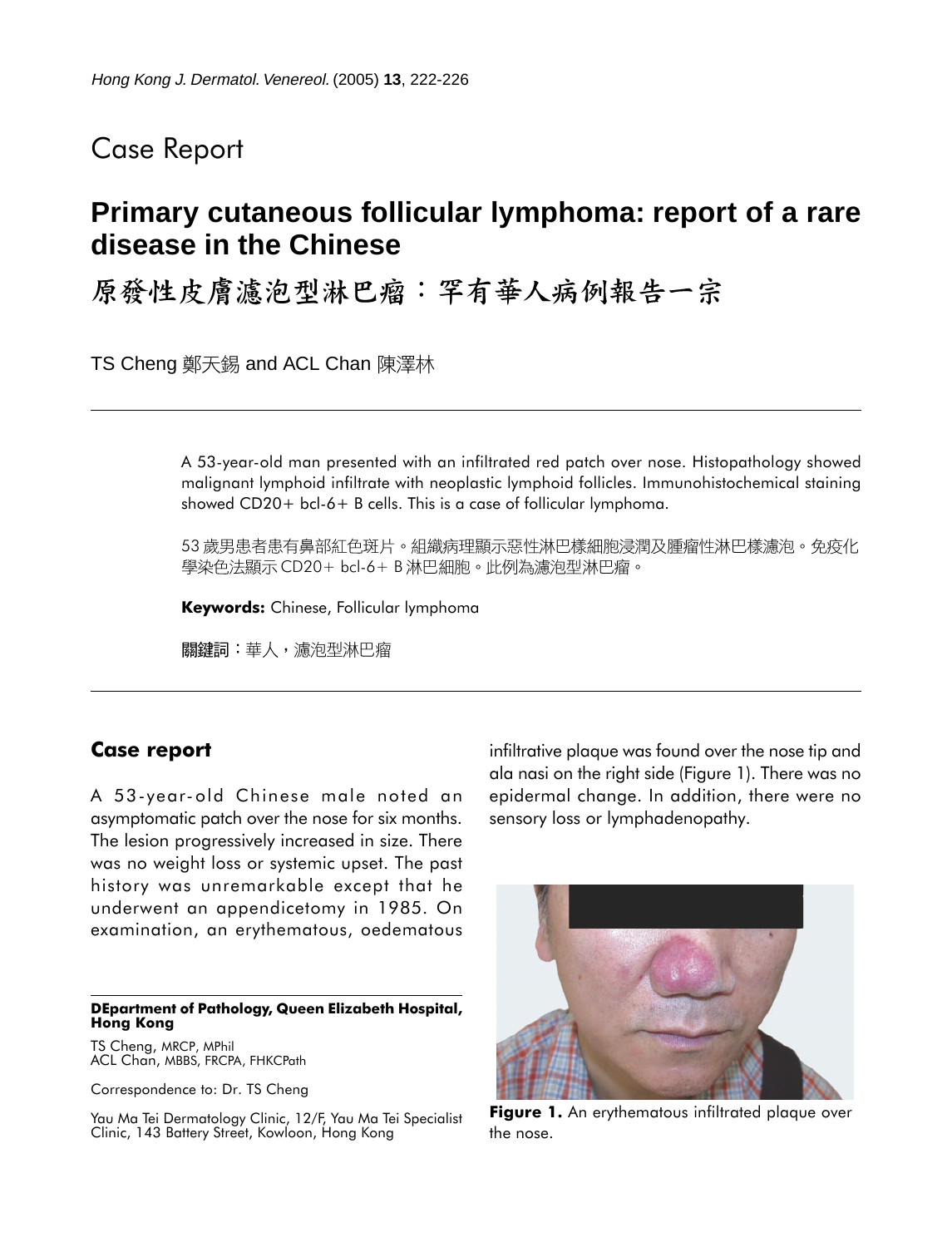The differential diagnoses include rosacea, granuloma faciale, lymphocytoma cutis, Jessner's lymphocytic infiltrate, lupus erythematosus, lupus pernio, lupus vulgaris, and leprosy.

Laboratory investigations showed a slightly raised ALT 66 U/L which normalised subsequently. HBsAg was negative, ANA titre 1:80. Chest X-ray showed no significant abnormality. The lung fields appeared clear. A skin biopsy was done, and histopathology showed a dense lymphoid infiltrate in the dermis (Figure 2). The infiltrate had a mixed follicular and diffuse pattern. The lymphoid follicles consisted of a mixture of large round centroblasts and medium-sized and small irregular centrocytes, and there was a lack of tingible body macrophages (Figure 3). In the diffuse areas and the interfollicular areas, the lymphoid infiltrate consisted of a mixture of small lymphocytes and medium-sized and large cells, some with nuclear irregularity (Figure 4). Immunohistochemical staining showed that the lymphoid infiltrate consisted of sheets of CD20 positive B cells; in both the follicular and diffuse areas. The lymphoid follicles were negative for bcl-2 expression. Bcl-6 positive cells were found both within and focally outside the follicles. The features were compatible with follicular lymphoma (grade 2).

### **Discussion**

According to the European Organization for Research and Treatment of Cancer (EORTC) definition of primary cutaneous lymphoma (PCL), the lesion has to be present in the skin, with no evidence of extracutaneous disease at the time of diagnosis and within the first 6 months after



**Figure 3.** The neoplastic follicle consist of a mixture of large round centroblasts and medium-sized and small irregular centrocytes. Tingible body macrophages are not seen (H & E, Original magnification x 400).



**Figure 2.** The skin biopsy shows a dense dermal lymphoid infiltrate with neoplastic lymphoid follicles identified near the base (H & E, Original magnification x 40).



**Figure 4.** In the diffuse area of the lymphoid infiltrate, there is a mixture of small lymphocytes and medium-sized and large cells, some with nuclear irregularity (H & E, Original magnification x 400).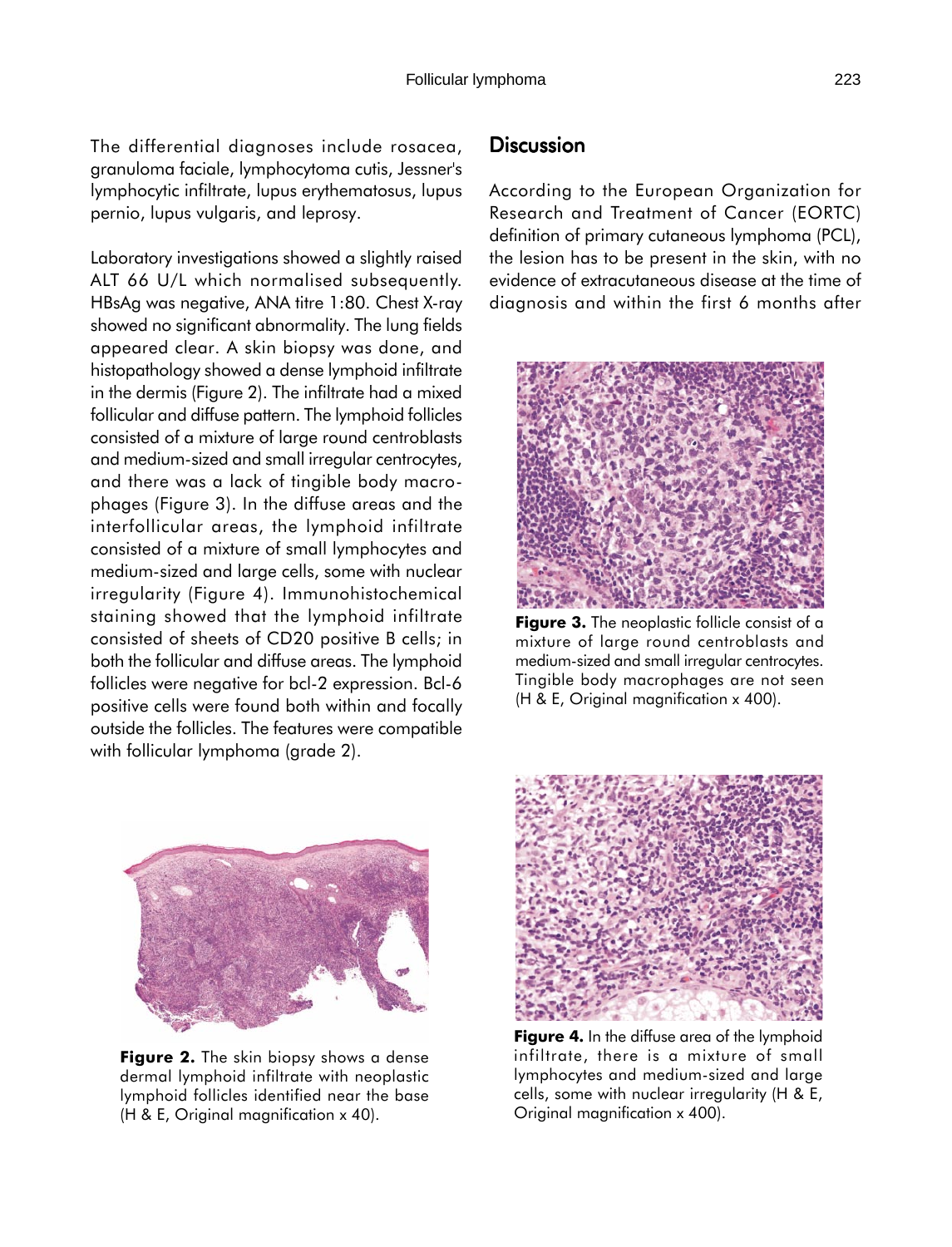diagnosis (with the exception of classical mycosis fungoides and Sézary syndrome).<sup>1</sup>

PCL is the second most common extranodal lymphomas, after gastrointestinal lymphomas.2 According to the WHO-EORTC classification for PCLs, PCLs are classified as follows: cutaneous T-cell and NK-cell lymphomas; cutaneous B-cell lymphomas; and precursor haematologic neoplasm.3 Primary cutaneous B-cell lymphoma (PCBCL) (WHO-EORTC) comprises 20-25% of all PCLs.3 For all PCBCLs, primary cutaneous follicle centre lymphoma (including all cases of cutaneous follicular lymphoma and some cases of diffuse large B-cell lymphoma by other classifications) makes up 48%; while the remaining ones are primary cutaneous marginal zone B-cell lymphoma (30%) and primary cutaneous diffuse large B-cell lymphoma (leg type and others)  $(22\%)$ .<sup>3</sup>

The systemic form of Follicular lymphoma (FL) is an indolent B-cell lymphoma but widespread disease is frequent. It is a common type of non-Hodgkin lymphoma (NHL) in adults, and is predominantly a nodal disease. It accounts for 35% of all NHL in the United States and 22% in the world.4 Ethnic differences exist in this entity: this condition is uncommon in Hong Kong (Asia), only comprising 8% of all NHL.<sup>5</sup> It remains incurable for the majority of patients, despite its initial responsiveness to a variety of therapeutic modalities. The 5-year overall survival rate is 72%, the 5-year failure-free survival rate is 40%, and the survival rate continues to drop after 5 years.<sup>6</sup>

The genetic hallmark of FL is the reciprocal t(14; 18)(q32;q21), which is the most common chromosomal translocation in lymphoid neoplasms. It is identified in a majority of FL cases (70-95%).7,8 The t(14;18) juxtaposes the *bcl-2* oncogene with the immunoglobulin heavy chain (IgH) joining region, resulting in the constitutive overexpression of the antiapoptotic *bcl-2* gene, a key early event in the oncogenesis of FL. The translocation is detectable in roughly 70% of cases by polymerase chain reaction (PCR). Other methods of detection include Southern blotting (the gold standard) and fluorescence *in situ* hybridisation (FISH).

FL displays a growth pattern that recapitulates germinal centre-like structures. It composes of germinal centre-derived B cells (centrocytes and centroblasts) that display pan-B-cell markers (CD19, CD20, CD22, and CD79a) monotypic surface light chains and frequently express the follicle centre cell-associated antigens, CD10 and bcl-6 protein. Primary cutaneous FL involves adults of both genders. It presents with erythematous papules, plaques, nodules, and tumours, usually non-ulcerated. It occurs mostly on the head and neck and on the trunk. It usually clusters at a single site, but may be multiple at different sites. The histopathology of primary cutaneous FL consists of variable proportions of centroblasts and centrocytes (germinal centre-derived B-cells) with variable proportions of follicular and diffuse areas. Similar to systemic FL, there is also expression of pan-B-cell markers (CD19, CD20, CD22, CD79a) and follicle centre cell-associated antigens (CD10 or bcl-6).

In a study of 17 patients suffering from primary cutaneous FL, the median age at diagnosis was 63 years.9 The initial presenting skin lesions were localised to the head and neck region  $(n=16)$  or rarely the trunk  $(n=1)$ . CD10 expression was found in 90% (27 of 30) of cases, while bcl-6 was found to be expressed in all cases tested. Bcl-2 expression was found in 57% (17 of 30) of the cases, and t(14;18) translocation was noted in 31% (4 of 13) of the patients with primary FL. Seven of 17 (41%) patients had cutaneous relapse, 4 multiple relapses and 1 nodal disease. Extracutaneous relapse was rare.<sup>9</sup> t(14;18) IgH/BCL-2 translocation was found in the majority of systemic nodal FL. While several studies reported a uniform lack of this translocation in primary cutaneous FL,<sup>10,11</sup> other investigators noted this occurred in 13% to 40%.9,12-14 The reason for the difference is not certain. Most series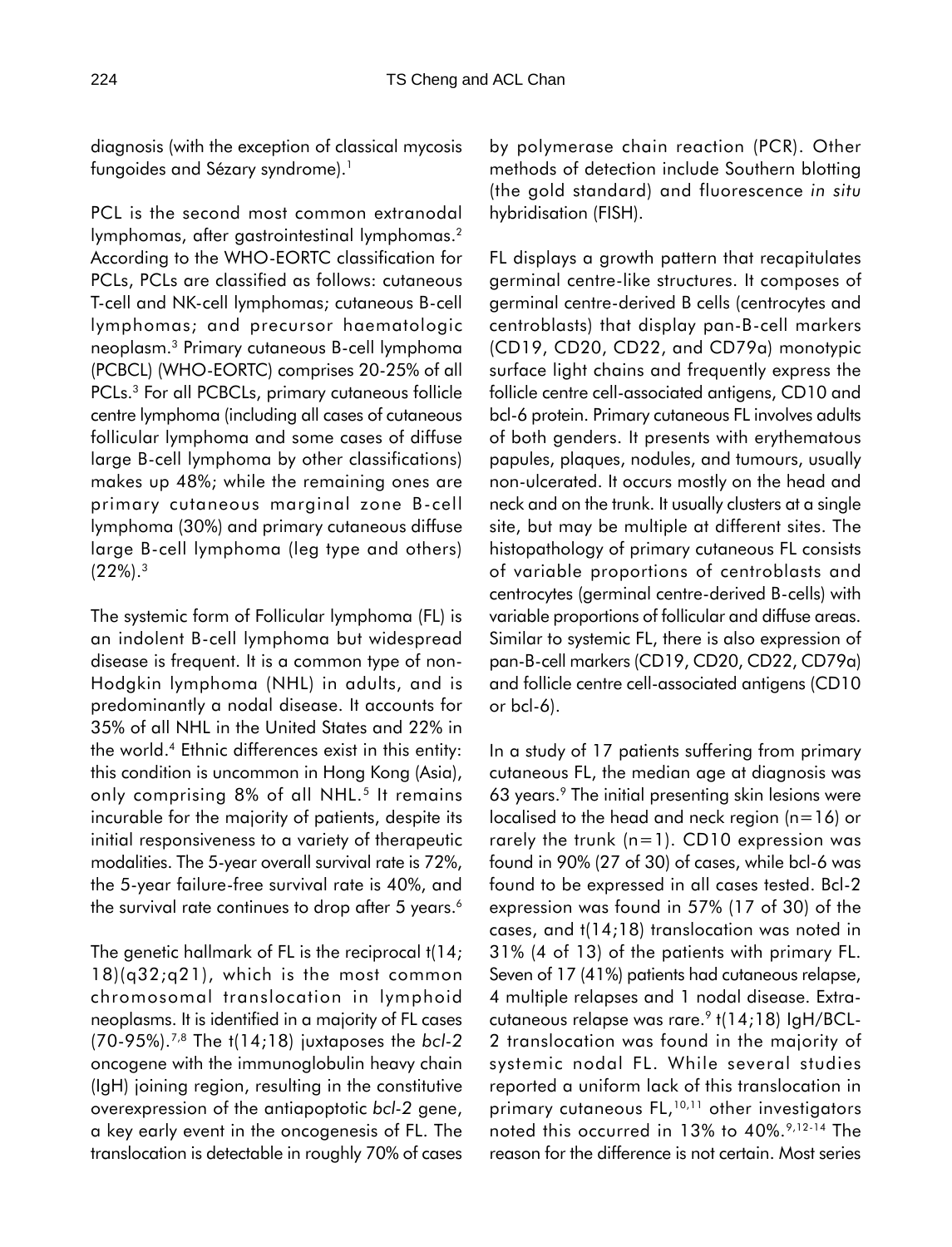agree that its detection is lower compared with systemic FL. In secondary disease and grade 1 or 2 primary cutaneous FLs, the detection rate of the translocation was higher. Concerning bcl-2 protein expression, it was detected in the majority of nodal FLs, approaching 100% in grade 1 and 75% in grade 3 lesions in one study.15 However, the expression rate in primary cutaneous FL (PCFL) varied widely from 0% to 86%.<sup>9-14</sup> Most series agreed that its detection in PCFL is lower than its systemic counterpart.

Most PCBLs are unilesional or localised. Radiotherapy is usually used as first-line therapy. The choice of other treatment options depends on the age of the patient, the location, the histological subtype, the number of lesions, body surface area, and the general health condition. The options include surgical excision, INF-alpha, and chemotherapy. Recently, rituximab, a chimeric anti-CD 20 monoclonal antibody, was reported to have good effect.<sup>16,17</sup> A recent study reported the use of intralesional injections of rituximab into some but not all cutaneous lesions in a patient with multiple primary cutaneous follicular centre B-cell lymphoma. All lesions disappeared at 6 months, even for the lesions that had not been injected. It was hypothesised that there was systemic diffusion of rituximab from injected sites despite the low doses injected locally, or the induction of a specific anti-tumour immune response acting systemically.18

The prognosis of PCFL is much better than systemic FL and the disease-specific 5-year survival rate is greater than 95%.3 Whether clinical differences exist between cases that are bcl-2 and/or t(14; 18) positive and those that lack these features remain to be determined.

### **References**

1. Willemze R, Kerl H, Sterry W, Berti E, Cerroni L, Chimenti S, et al. EORTC classification for primary cutaneous lymphomas: a proposal from the Cutaneous Lymphoma Study Group of the European Organization for Research and Treatment of Cancer. Blood 1997; 90:354-71.

- 2. Isaacson PG, Norton AJ. General features of extranodal lymphoma. In: Isaacson PG, Norton AJ, eds. Extranodal lymphomas. Edinburgh: Churchill Livingstone, 1994; 1-4.
- 3. Willemze R, Jaffe ES, Burg G, Cerroni L, Berti E, Swerdlow SH, et al. WHO-EORTC classification for cutaneous lymphomas. Blood 2005;105:3768-85.
- 4. Nathwani BN, Harris NL, Weisenburger D. Follicular lymphoma. In: Jaffe ES, Harris NL, Stein H, Vardiman JW, eds. World Health Organization Classification of Tumours of Haematopoietic and Lymphoid Tissues. Lyon: IARC Press, 2001;162-7.
- 5. Anderson JR, Armitage JO, Weisenburger DD. Epidemiology of the non-Hodgkin's lymphomas: distributions of the major subtypes differ by geographic locations. Non-Hodgkin's Lymphoma Classification Project. Ann Oncol 1998;9:717-20.
- 6. Armitage JO, Weisenburger DD. New approach to classifying non-Hodgkin's lymphomas: clinical features of the major histologic subtypes. Non-Hodgkin's Lymphoma Classification Project. J Clin Oncol 1998; 16:2780-95.
- 7. Horsman DE, Gascoyne RD, Coupland RW, Coldman AJ, Adomat SA. Comparison of cytogenetic analysis, southern analysis, and polymerase chain reaction for the detection of t(14; 18) in follicular lymphoma. Am J Clin Pathol 1995;103:472-8.
- 8. Seite P, Hillion J, d'Agay MF, Gaulard P, Cazals D, Badoux F, et al. BCL2 gene activation and protein expression in follicular lymphoma: a report on 64 cases. Leukemia 1993;7:410-7.
- 9. Kim BK, Surti U, Pandya A, Cohen J, Rabkin MS, Swerdlow SH. Clinicopathologic, immunophenotypic, and molecular cytogenetic fluorescence in situ hybridization analysis of primary and secondary cutaneous follicular lymphomas. Am J Surg Pathol 2005;29:69-82.
- 10. Goodlad JR, Krajewski AS, Batstone PJ, McKay P, White JM, Benton EC, et al. Primary cutaneous follicular lymphoma: a clinicopathologic and molecular study of 16 cases in support of a distinct entity. Am J Surg Pathol 2002;26:733-41.
- 11. Cerroni L, Arzberger E, Putz B, Hofler G, Metze D, Sander CA, et al. Primary cutaneous follicle center cell lymphoma with follicular growth pattern. Blood 2000; 95:3922-8.
- 12. de Leval L, Harris NL, Longtine J, Ferry JA, Duncan LM. Cutaneous b-cell lymphomas of follicular and marginal zone types: use of Bcl-6, CD10, Bcl-2, and CD21 in differential diagnosis and classification. Am J Surg Pathol 2001;25:732-41.
- 13. Bergman R, Kurtin PJ, Gibson LE, Hull PR, Kimlinger TK, Schroeter AL. Clinicopathologic, immunophenotypic, and molecular characterization of primary cutaneous follicular B-cell lymphoma. Arch Dermatol 2001;137:432-9.